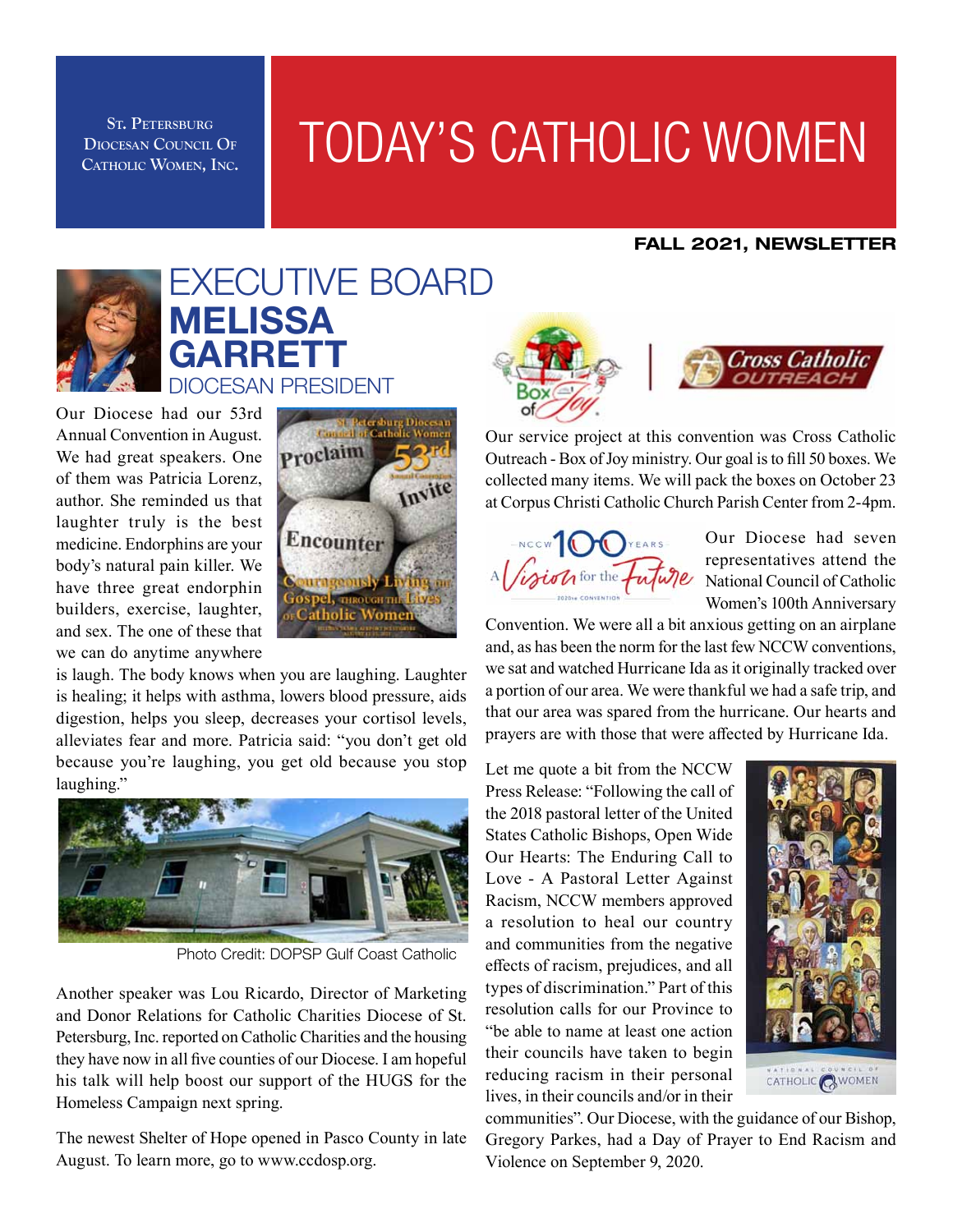NCCW also made a new "Prayer to Love: Healing Racism" prayer card with the " Many Faces of Mary". They are \$10 for a pack of 20 (affiliations and members get a 10% discount). Check out their website for more information at www.nccw.org.



Our Diocese has Bishop Vocation Cards for Sympathy, Get Well, Celebration, and our new Thank You (coming soon). We ask a minimum donation of \$10 that goes to our Seminarians and your prayer intentions are offered up at the Masses at the two seminaries and in the prayers of the seminarians. At the

NCCW Convention we found Spiritual Bouquet Rosary cards. These beautiful pink cards can be given to anyone for any reason letting them know you prayed a Rosary for them. We are asking a donation of \$10 for each card that will go to the NCCW Purse Club for the formation of our religious sisters.

## **JOSEPHINE MAESTAS** DIOCESAN FIRST VICE PRESIDENT  $\textcolor{red}{\text{V}}\textcolor{red}{\text{E}}$   $\textcolor{red}{\text{D}}\textcolor{red}{\text{D}}$   $\textcolor{red}{\text{I}}\textcolor{red}{\text{T}}\textcolor{red}{\text{III}}$  we persevered

and made it through a difficult year to say the least. Immediate past President Beth Aubin did a fantastic job in keeping us all connected through e-mails, phone calls, zoom and even in person when the chance arose. Now we begin a new year with a set of new yet experienced officers who are eager to serve you. As your "new" SPDCCW 1st Vice President, I have been attending the weekly zoom reciting of the rosary with a small group of dedicated women from our various districts. I, along with Missy Garrett, Coleen Ward and Fr. Ted Costello recently met with Bishop Gregory Parkes to share our vision for the upcoming year as well as seeking his guidance and his thoughts on anything he wanted us to work on. I also had the honor of attending the Holy Family CCW potluck membership drive/dinner. What a great event that was well attended by the women of their parish.

We have started off with a bang this fall – TWO back-toback conventions!!! Our own SPDCCW convention that was held at the beginning of August was a great event with lots of fun, fellowship, learning and friendships. With only barely a week to spare, a group of us were off to Washington DC at the end of August to attend the National Council of Catholic Women's annual convention. It too was a lot of fun, fellowship, learning and friendships with other women from around the country.

The last week in October is White  $\blacksquare$ Ribbon Week for the Awareness of Pornography. Wear a white ribbon in support of this worthwhile cause. Our young children and grandchildren are our most vulnerable victims. Exposure to Pornography causes a multitude of problems in marriages.

The theme for our 54th Annual Convention will be "Courageously Living the Gospel with a Thankful Heart" (May 12-15). We will focus on our blessings and the many things we are thankful for. We will be at a new hotel this year – the DoubleTree by Hilton, Tampa Airport-Westshore; we look forward to working with this new, eager staff. The convention team is planning great speakers and activities to enrich, engage and educate in Spirituality, Leadership and Service. Bishop Parkes will celebrate Mass on Friday May 13 at 4:00PM, all are welcome, and he will share a meal with us at the Bishop's Banquet that evening at 7:00PM. You can book your hotel room now and convention registration will be available after January 8, 2022.

I want to share with you a little about Gloria Purvis who spoke to us on Thursday, August 26th. Gloria is host of the Gloria Purvis Podcast from America Media. Through her media presence, she has been a strong Catholic voice for life issues, religious liberty and racial injustice. Gloria spoke to us about "Women Persevere in Faith". She was amazing to say the least. Although she wasn't a cradle catholic, she attended a Catholic school and became Catholic at age 12. Her Sister also became catholic and although her parents never did, they supported their children in their Catholic faith. In her adult life, she made a pilgrimage to Lourdes with her husband and parents. While reciting the rosary, her Mother asked to lead a decade. Gloria asked her Mother how she knew the prayers to do this, and her Mother responded "As a Mother it was her job to know what her children were doing and involved with at all times and that included what they were learning in their Catholic faith". Gloria shared many examples in her life of the Power of Prayer. This truly touched my heart as I am a firm believer in the power of prayer and prayer is the one thing that we can do for many and although it cost nothing to pray for someone, it is worth more than anything money could buy. You never know what happens when you practice the art of prayer. Gloria shared that Jesus never takes His eyes off of us and His loves endures forever. We should be grateful for our clergy as it has been through their perseverance that we receive the sacraments. The United States Bishops have chosen US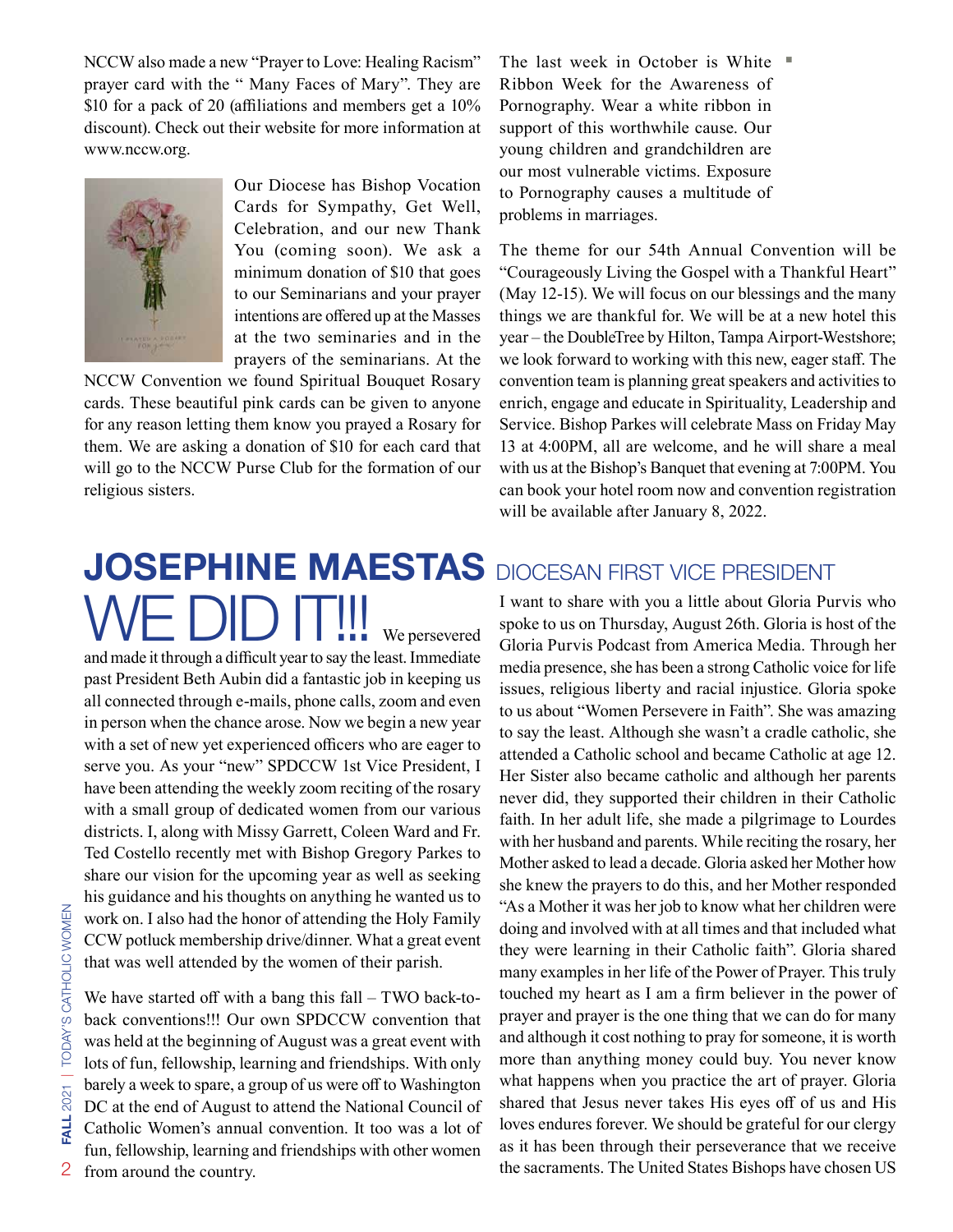to work with Catholic Women not only in our own corner of the world, but the entire country as well as worldwide. If we have learned one thing since Covid19 and all that came with it – it is how to PERSEVERE in spite of all that has and is still being thrown at us. Well done my Sisters!!

*May our Blessed Mother continue to intercede for each of us and our loved ones,*

### **COLEEN WARD DIOCESAN** SECOND Vice President

In the fall board meeting the President's decided to continue with the baskets as a fund raiser at next year's convention. The baskets will have a value of at least \$125 - \$150 dollars. The themes for the basket are countries, with Our Lady of Grace choosing Ireland, Our Lady Star of the Sea choosing Italy and Our Lady of Life choosing France.

It was decided not to sell Jewelry or purses the next convention, but will try a silent auction. Each district can also provide 0 to 3 additional items for auctioning. These items should have a value of over \$50. We are trying this new idea, since the number of baskets, with the reorganization is down to three. We are asking the districts to provide a description of the baskets and auction items prior to sending out the call to convention letter.

Bag assignments were given out, Our Lady Star of the Sea will provide the candies for the bags, Our Lady of Life will provide tissues, pen & paper. Our Lady of Grace will provide additional item(s) for the bags.

### Ellen Jimenez DIOCESAN LEADERSHIP COMMISSION CHAIR

**COMMISSIONER** 

My dear Sisters in Christ,

I hope this finds you well and fully involved in planning for this new CCW year.

I think most of us are concerned about membership – getting new members and keeping the ones we have.

We have been blessed this fall with a number of new members in our affiliate. I believe this has happened because many of us have been persistent in reaching out to ladies in our parish, particularly those who are already involved in a church activity. Our parish helps at People Helping People once a month to fill bags of food for needy seniors and then deliver them to the apartment complexes where they live. As I bagged groceries next to Josie, I asked her to consider joining the CCW. She promised to consider it, saying she was kept busy with a sick husband and other family concerns. Did I stop there? No. The next time I saw Josie, I greeted her by name, and asked about her husband. I again told her that we would love to have her in our affiliate and that we understand the concerns of family. I was not alone in nudging Josie to join us. Several members who make rosaries with her each week were suggesting the same thing. Josie came to our September meeting, as did two other rosary makers. Persistence pays off!

One of the ladies in my affiliate suggested to our president a way to welcome new members. As soon as a woman joins CCW, send her a card – handmade, in this case – thanking her for joining CCW and telling her how happy we are to have her as a member. What woman would not be excited to receive that card and feel truly wanted and welcome in our organization? In addition, when these new members are introduced at our meetings, make a note of their name. Use their name when you have opportunities to speak with them, perhaps after mass or at other events in the parish. And, most importantly, when these women offer to help, let them! Make sure that they have a reason to return.

We all do wonderful work in our parishes. But, oftentimes, no one knows what we are so busily doing. Get the word out there! First and foremost, make sure your pastor knows what the Council is doing for the church as well as for the community. Get the word out in your church bulletin. Start a Facebook page. Share your ideas with your district and our SPDCCW. We all learn from each other and grow. Pray for each other, using an email request to all members whenever there is a need. Prayer is powerful!

Have you ladies been using those beautiful new rosary cards? I purchased three at our SPDCCW board meeting, and within a couple of weeks I sent them all out to CCW members who I felt needed to hear that a rosary had been said in their name. I purchased two more at our CCW meeting and already know who I am sending them to. I feel so good everytime I send one out, knowing that I am praying especially for that person, and at the same time helping support the PURSE Fund.

I pray this year will be a blessed and joyful one for each of you. May Our Lady of Good Council pray for u

*"Do not wait for leaders; do it alone, person to person."*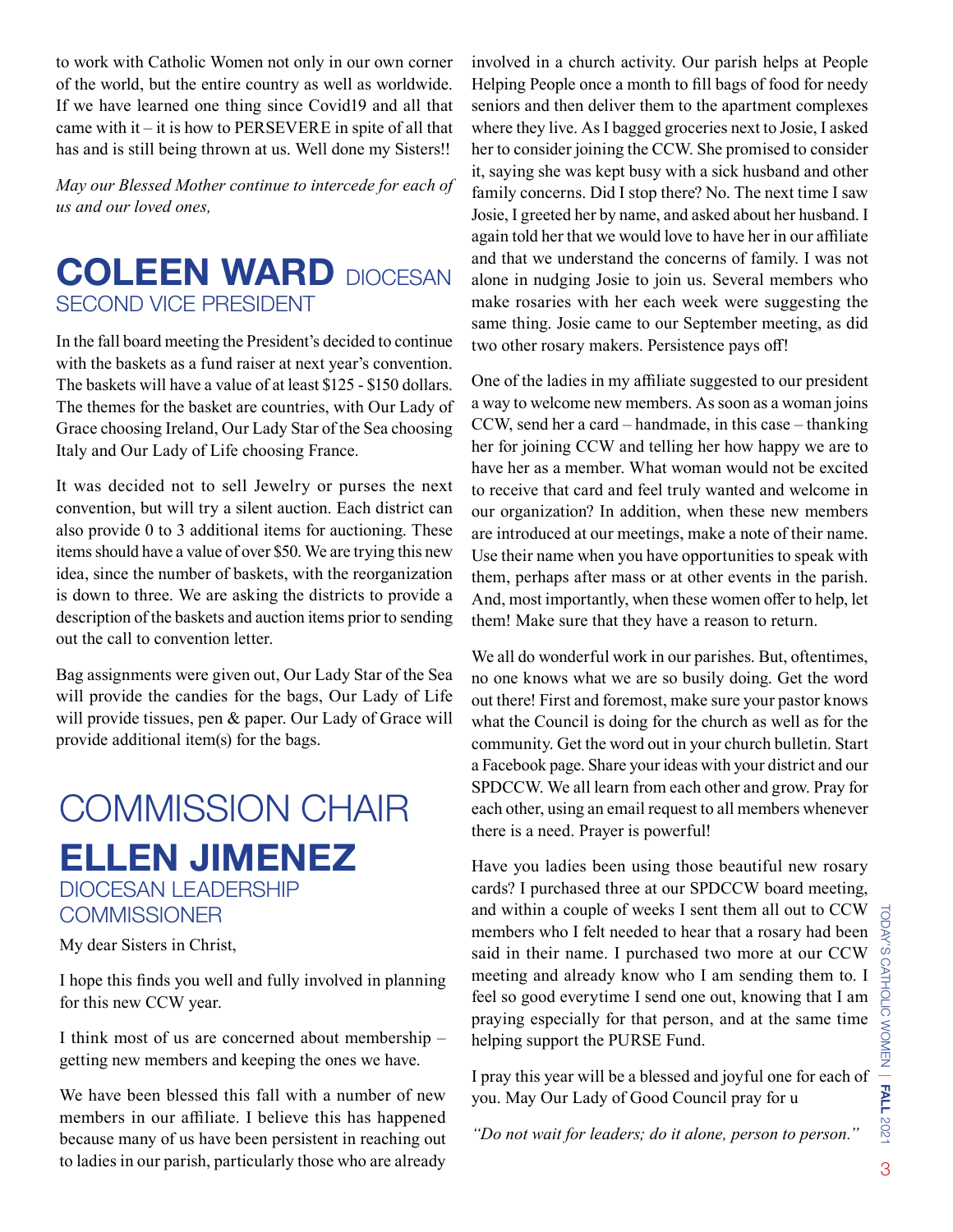## **SONIA TUMMINGS** DIOCESAN SERVICE COMMISSIONER

### Service Commission needs donations of clothes.

The Orient Street jail needs clothing, especially men clothing. Please contact Sonia Tummings for pickup.

We will also continue to collect "flip tops (tabs).

*Thanks God bless*

### Barbara Byars DIOCESAN BISHOP'S VOCATION FUND

The women of the SPDCCW donated just under 50 pounds of flip tops at our August convention. This equates to approximately 75,000 tops. Great job Ladies! These tops are melted down to purchase wheel chairs for needy children. Thanks to all who contributed.

Doreen Ward - past SPDCCW Service Chair

## VOCATIONS

Thank you to all who are praying for vocations. Your prayers are Follow St. John Vianney and St. Vincent DePaul Seminary on Facebook.

# CARDS

Please use the Bishop's Vocation Fund cards. The \$10 donation for each card helps educate our seminarians. The seminarians pray for the person named on the card, who is also remembered in the masses at St. John Vianney and St. Vincent DePaul Seminaries. We have memorial, get well, and celebration cards. Encourage your affiliation to use them; encourage your members to use them personally. Every affiliate should have cards so that they are easily available to its members. Coming soon: Thank You cards.

## PENNIES FOR PRIESTS

Encourage your affiliations, your parish schools, your families to have their own "Pennies for Priests" jar. Tell them when they get a penny, to say a prayer for vocations or for a particular priest, deacon, or religious, and put the penny in the jar. Never put money in the jar without saying a prayer for each coin deposited. Putting the money in the jar is a reminder to pray for vocations; seeing the amount of money in the jar increase serves as a visual tool to show how many prayers have been offered for vocations. Affiliates send the money they've collected to the DCCW treasurer before convention to be given to the Bishop for seminarian support. Families or parish schools may wish to use their penny jar money to support vocations in a different way, although the DCCW will be happy to receive it.

### PRAY for VOCATIONS.

*"The harvest is plenty, but the laborers are few."*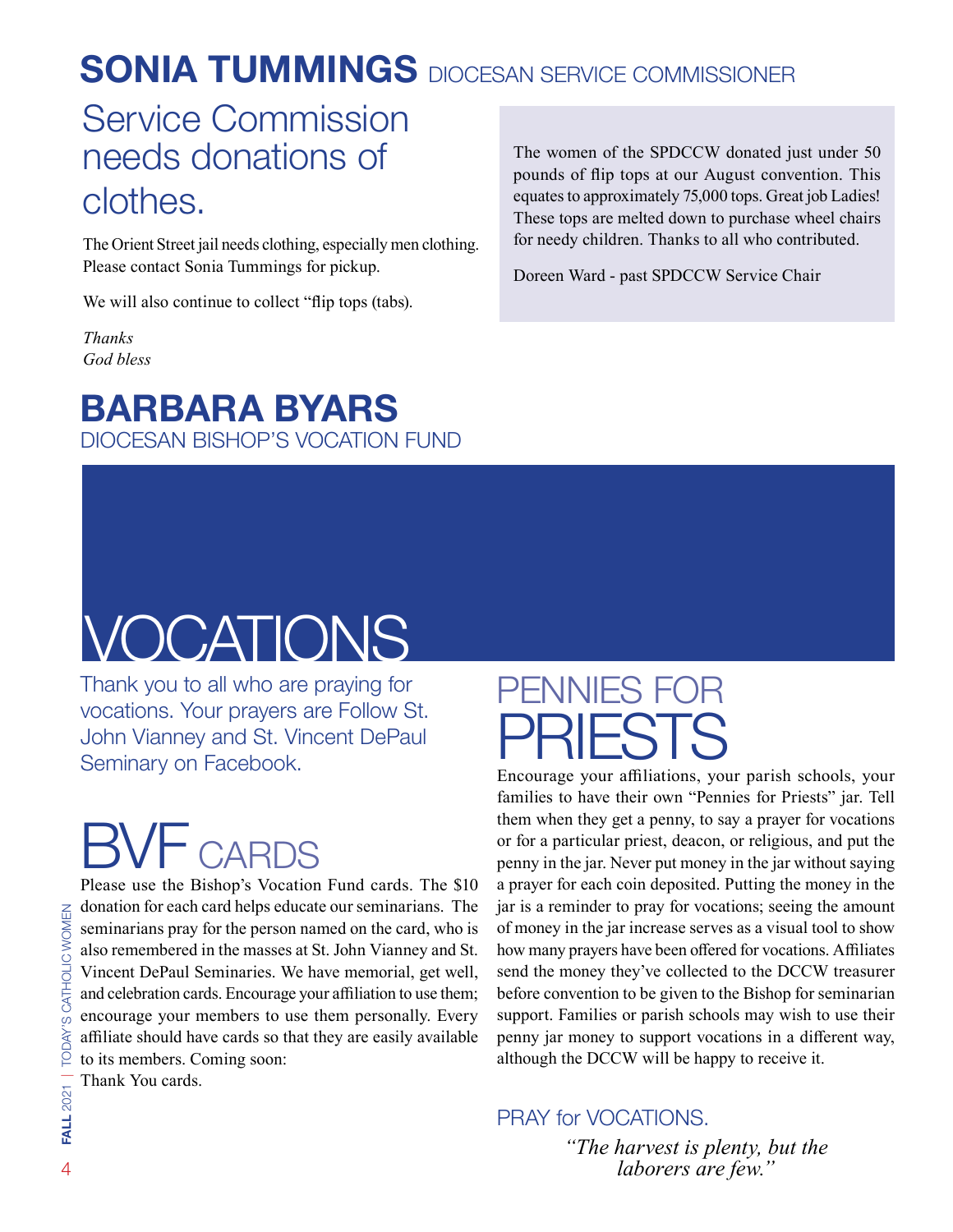

### Lisa Legarreta Our Lady of Grace District, President

Our district is off to a roaring start. We first started off by hosting Fun Night at the SPDCCW Annual Convention in August. We had a great

time planning and rehearsing leading up to the event. We recently held our OLG board transition meeting at Wright's Deli in South Tampa. It was so nice to be able to meeting in person. We have our Fall Board meeting coming up on Saturday, September 25th at St. Patrick's. We had our Fall Conference on Saturday, October 23rd being held at Church



of Incarnation. We have a prenominal speaker lined up for the conference. Her name is Barbara Spoto McGowan. She is the founder and director of the Hearts for Healing Prayer Team here in the Bay area.

Christ the King has a very active calendar. So far they have their Welcome Event on Sept. 19th where they are hosting the Sunday Café after the morning masses. They are using the built in event to showcase the CCW. Hosting the Annual Spaghetti Dinner to raise funds for their Annual Project Shoes Drive on Sept. 26th. Rosary Procession on Oct. 11th, October Fest Oct. 23rd, Harvest Festival Nov. 14th, Advent Social Nov. 28th, Annual Toy Drive Dec. 10-12, Sunday Café Jan. 9th Shred-A-Thon Feb. 12th, Fat Tuesday Party Mar. 1st Lenten Dinners, Mar. 4, Mar. 18, Apr.1, St. Joseph Fest Mar. 19th, Spring Tea Apr. 3rd, Project Shoes Distribution Apr. 4th These events are held in conjunction with their different Circles.

St. Peter Claver is back to meeting in person. Lined up they have Pink Sunday on October 10th, Memorial Mass on Nov. 2, in December, Red Tent Christmas Collection, Crazy Hat Tea on May 15, annual Father's Day Dinner on June 18. They also recently celebrated Saint Peter Claver Day Celebration and Installation of Fr. Agustinus Seran, SVD as their new pastor with Bishop Parkes.

Catholic Women's Club is having their 1st meeting in October. Their last meeting was held 19 months ago. They have some great monthly meetings coming up with speakers and spiritual activities. They are going strong.

St. Patrick's recently held their first general meeting in 19 months. They presented anniversary crosses to 3 ladies for their 50th wedding anniversary. This event was originally planned for last year, so now they each have been married 51 years. They also presented their 2019 Handmaiden of the Lord to Sue Ann DePestel. This past Sunday they resumed serving coffee and doughnuts after the morning masses. One of their two circles, Circle 7, made the decision to disband and those remaining members are now part of their general CCW group. They are tentatively planning to resume some of their regular activities, and being very cautious.

Incarnation recently hosted a farewell reception for their parish priest along with a welcome reception for their incoming parish priest. Held multiple very successful CCW membership drives along with several successful Outdoor Gift Shop Sales. They were able to have their 1st ICCW general meeting. They also have many upcoming fundraisers including an empanada sale and a Christmas Children's Bazaar and Holy-Day Market. They are also hosting the upcoming OLG Fall Conference in October.

Sacred Heart is off and running with their first general Meeting - Sept 23, general meeting & Memorial Service - Nov 6, annual Pecan Sales and Distribution - 11/13-14 and 11/20-21, Christmas Luncheon - Dec 12, General Meeting & Prayer Service - Jan 8, Betty's Babies, Spring Tea - March 19, SHCCW Installation Luncheon - May 8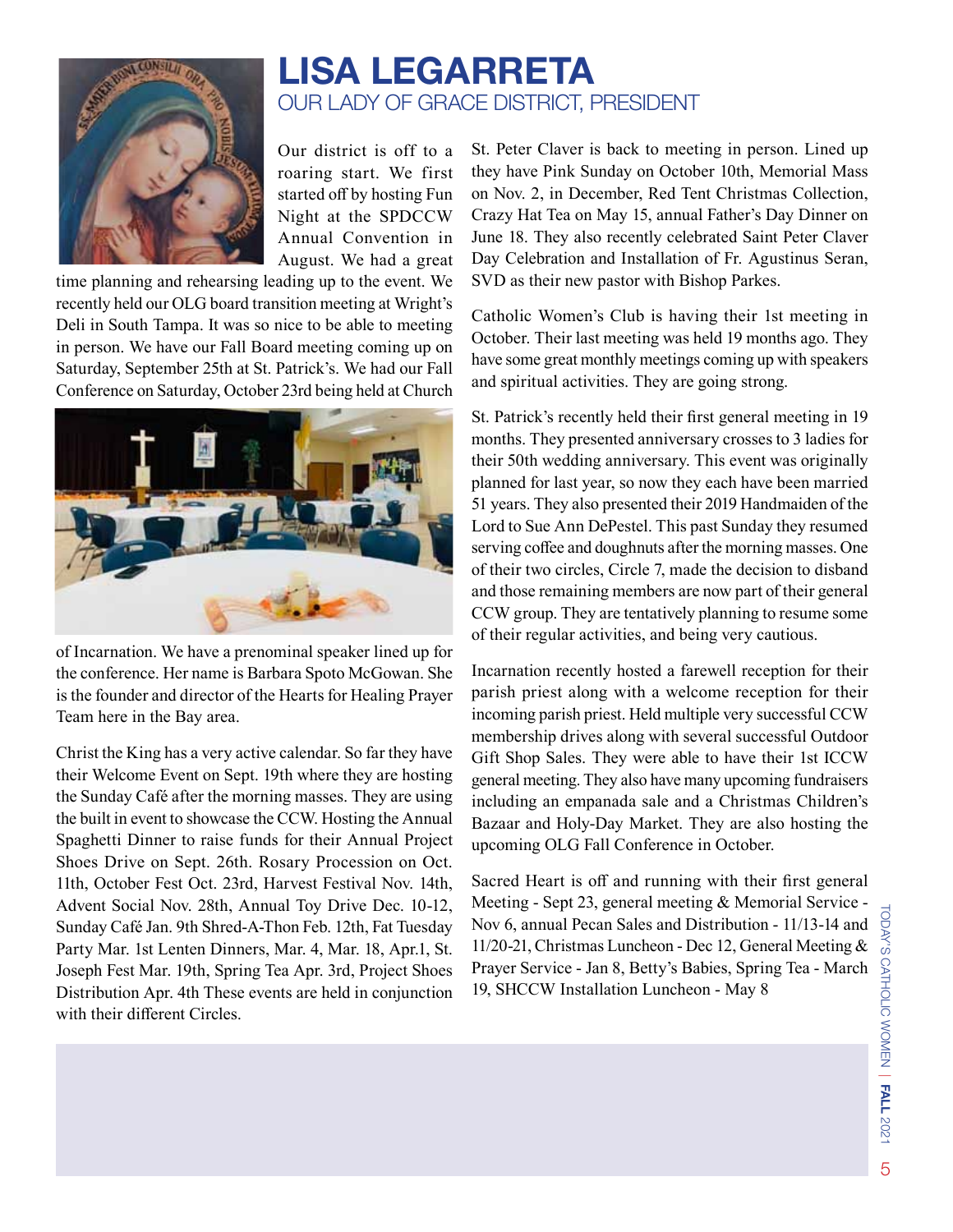

Welcome to Our Lady of Life. CORINE PAJOTTE OUR LADY OF LIFE District, **PRESIDENT** 

Spiritually and personally, I Corine Pajotte, is truly bless and overly excited to welcome Our Lady of Mystical Rose and Our Lady of the Skies to Our Lady of Life District family. I look forward for what is to come and believe that together we will aspire to use our words and actions to build up our district, our Church, community, and others.

As your new District President, I have faith that the women of OLOL, will continue to show grace, encouragement, gratitude, joyfulness, understanding and helpful counsel not only to over selves but to all.

If the year 2020, thought us anything is to live in faith and trust in God. As Catholic women, we often call ourselves believers, and yet all too often we are not believing believers. Nevertheless, to believe is to TRUST IN GOD and BELIEVE in OUR FAITH, to work in the lives of those to whom we minister and those we love.

*Again, as I shout to the Heavens, Welcome! Bienvenido! Bienvenue! Benvenuto! Best Wishes and God's Blessings* 

OLOL Fall Conference: Saturday 6th November 2021

OLOL Spring Conference

Saturday 12th February 2021

Our Lady of the Rosary Catholic Church 2348 Collier Parkway, Land O' Lakes, Florida 34639

Time: 9am -3pm

## CORPUS CHRISTI COUNCIL OF CATHOLIC WOMEN (CCCCW)

### Corine Pajotte, President

Greeting Sisters in Christ, we the ladies of CCCCW plan on making this year better than the prior two. Due to the ongoing pandemic the ladies meet every other month and see each other at church on Sundays. It's been a rough past 2 years with the loss of some of our members, but we plan on working together and 'Living the Gospel Courageously'. One of main goals this year is to increase our membership and to create different ideas/fundraisers.

### Some of the group we continue to support:

- St Vincent de Paul Charities by donating food items, toys for the kids around Christmas and monetary donations.
- Our Seminarians,
- Our Church assistance on Bingo Nights (kitchen and games), Mother's Day Flowers for Our Mothers, making of prayer blankets, rosaries, holy communion and baptism bibs and when Father Mike call, we are willing and ready
- |Our Sister Parish in Haiti St Michaels
- March of Dimes with our annual baby shower and baby supplies donation
- Our CCCC Youth Ministry Pizza night, assistance with field trips, faith formation etc. among others



Meet some of our CCCCW who attended 2021 Convention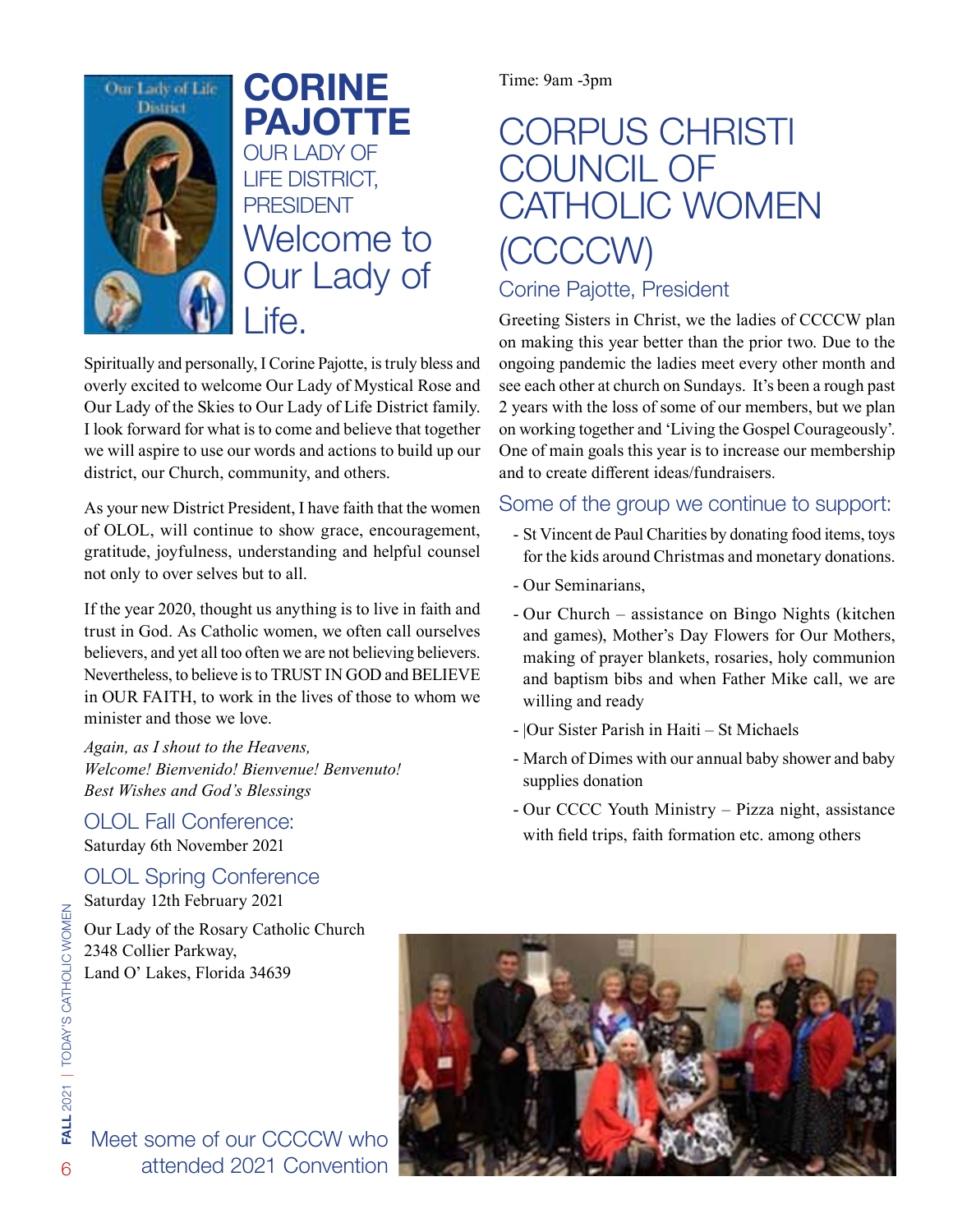CCCCW at Corpus Christi Parish Festival (working together to get new members and presenting to the community what the Council of Catholic Women is all about)



### Service projects

St. Joan of Arc has been very busy these few months. We have been filling backpack with food for the less fortunate child at West Hernado Middle School for the weekend. We have also packed food for our senior citizens once a month. We are having a drive by dinner next Saturday.

We also take soup and Sandwiches on the 2nd and 4th Thursdays of the month to our local home bound in Hernado County.

Our Lady of the Rosary is planning on have a Christmas Back Sale over 2 weekends. The proceeds will go to SVDP food pantry and Bridging Freedom.

They will supply over 100 gifts bags for home bound elderly who are in the meals on wheels program in Land O Lakes.

*Sincerely yours, God Bless, Christie Fiorentino*

### KATHY HUEY Our Lady of Life Spirituality **Commissioner**

Our Lady of The Rosary is hosting a religious item sale on November 6th and 7th. Sacramentals, Christmas and a variety of items will be on sale. All profits will go to the Bishop's vocational fund for our seminarians and the NCCW Purse fund to help young women wishing to enter into the religious life.

On November 12th they are hosting a wine and cheese evening with Deacon Bill Ditewig. This is an "Ask the Deacon any question you might have" event.

On January 15th they are sponsoring a women's retreat whose topic will be the role of women in the church, past, present and future. Deacon Bill Ditewig has written a book on this topic and has been the episcopal liaison for deacons in the United States and is a fantastic speaker.

St. Joan of Arc is making rosaries that hospital Chaplains in Spring Hill are giving to both Catholic and non-Catholic patients. All are very grateful for this spiritual gift. Rosaries are also being sent overseas. One new area is for an orphanage that is being built in South Africa. The group asked for rosaries to help them introduce our Catholic faith to the children.

St. Joan of Arc also has a new Deacon who will be ordained on October 16, 2021. Deacon Jim Riveiro. Our Council has been very supportive of this soon to be Deacon and will present him with a gift at his Ordination.

St. Joan also has available a prayer jar at every meeting. During the meeting we pray for all whose names have been placed in the jar, and during our last meeting in May 2022, we will burn all these prayers sending these requests up to Heaven.

Our Mary & Martha gift shop, established and run by the St. Joan of Arc Council of Catholic Women, has now reopened. Profits from the sale of items in the gift shop are used to support our Parish.